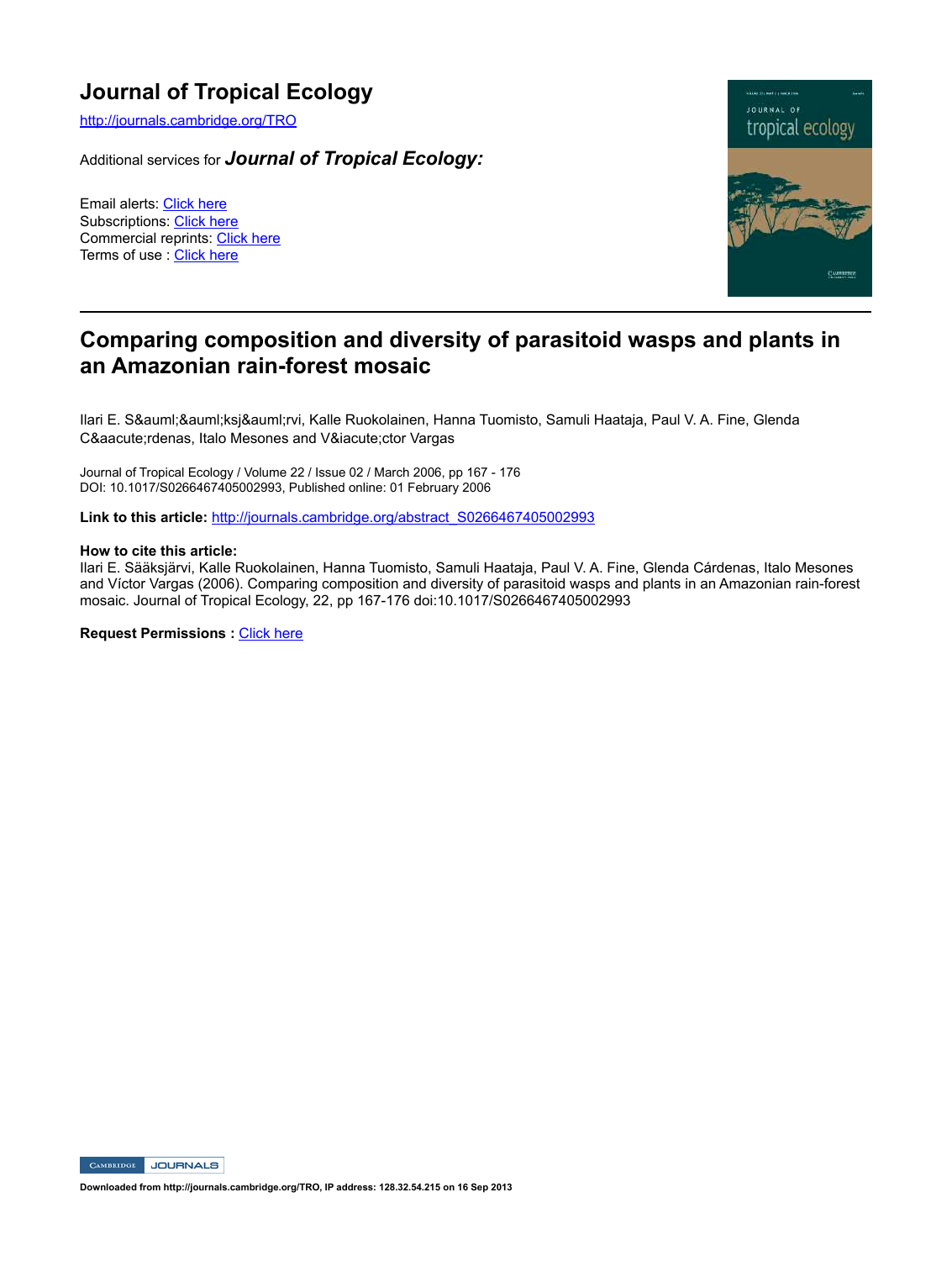# Comparing composition and diversity of parasitoid wasps and plants in an Amazonian rain-forest mosaic

Ilari E. Sääksjärvi<sup>∗1</sup>, Kalle Ruokolainen<sup>∗</sup>, Hanna Tuomisto<sup>∗</sup>, Samuli Haataja<sup>∗</sup>, Paul V.A. Fine†, Glenda Cárdenas<sup>†</sup>, Italo Mesones<sup>†</sup> and Víctor Vargas†

∗ Department of Biology, University of Turku, FIN-20014 Turku, Finland

† Department of Biology, University of Utah, Salt Lake City, USA

 $\ddagger$  Universidad Nacional de la Amazonía Peruana, Facultad de Biologia, Iquitos, Peru

(*Accepted 30 August 2005*)

**Abstract:** Local species richness and between-site similarity in species composition of parasitoid wasps (Hymenoptera: Ichneumonidae; Pimplinae and Rhyssinae) were correlated with those of four plant groups (pteridophytes, Melastomataceae, Burseraceae and Arecaceae) in a western Amazonian lowland rain forest mosaic. The mosaic structure of the forest was related to variation in soils within the non-inundated terrain. Significant matrix correlation between patterns in parasitoid wasp species composition and plant species composition was found. Most of the overall correlation was due to idiobiont parasitoids of weakly concealed hosts, which attack host larvae and pupae in exposed situations, with two of the four ecologically defined parasitoid groups showing no correlation at all. A positive correlation between the number of plant species and the number of Pimplinae and Rhyssinae species at a site was found when the latter was corrected for collecting effort. Consequently, the degree of floristic difference between sites may be indicative of the difference in species composition of ichneumonids, and the species richness of plants may serve as a predictor of the species richness of parasitoid wasps. Although these results were obtained in a mosaic including structurally and floristically clearly different types of rain forest, the correlation coefficients were relatively low, and the present results lend only weak support to the idea of using plant distributions as indicators of animal distributions.

**Key Words:** environmental heterogeneity, faunistic composition, floristic composition, Ichneumonidae, lowland rain forest, parasitoid wasps, species richness

#### **INTRODUCTION**

What makes the family Ichneumonidae (Hymenoptera) interesting is its enormous size. Townes (1969) estimated that there are about 60 000 species of ichneumonids worldwide, and recently Gauld (2000) increased the estimate to over 100 000 species. Another aspect that has prompted a lot of interest is the anomalous latitudinal species richness gradient in this family; it has been reported to be more species rich in temperate areas than in the tropics (Owen & Owen 1974).

One of the least studied ichneumonid faunas occurs in the vast Amazonian lowland rain forest area, but during the last few years, the ichneumonid faunas of Peruvian and Colombian Amazonia have been inventoried by Sääksjärvi et al. (2003, 2004a, b) and Edgard Palacio (pers. comm.). The results of these studies are in agreement with the findings of Gauld (1991) and Gaston & Gauld (1993): at least some ichneumonid subfamilies, e.g. Pimplinae and Rhyssinae, show high local species richness in the tropics (Sääksjärvi 2003, Sääksjärvi et al. 2004b).

Amazonian lowland rain forests are structurally rather homogeneous over wide areas, and only a few forest types have traditionally been distinguished (Encarnacion´ 1985, Hueck & Seibert 1972, Prance 1989). Within the non-inundated areas (*tierra firme*), an important distinction is that between forests on nutrient-poor quartzitic white sand soils (Anderson 1981, Encarnacion´ 1985), and forests on more fine-textured soils. The soils in the non-inundated areas now appear much more heterogeneous than was previously thought, largely due to the complex geological history of the area (e.g. Räsänen

<sup>&</sup>lt;sup>1</sup> Corresponding author. Email: ilari.saaksjarvi@utu.fi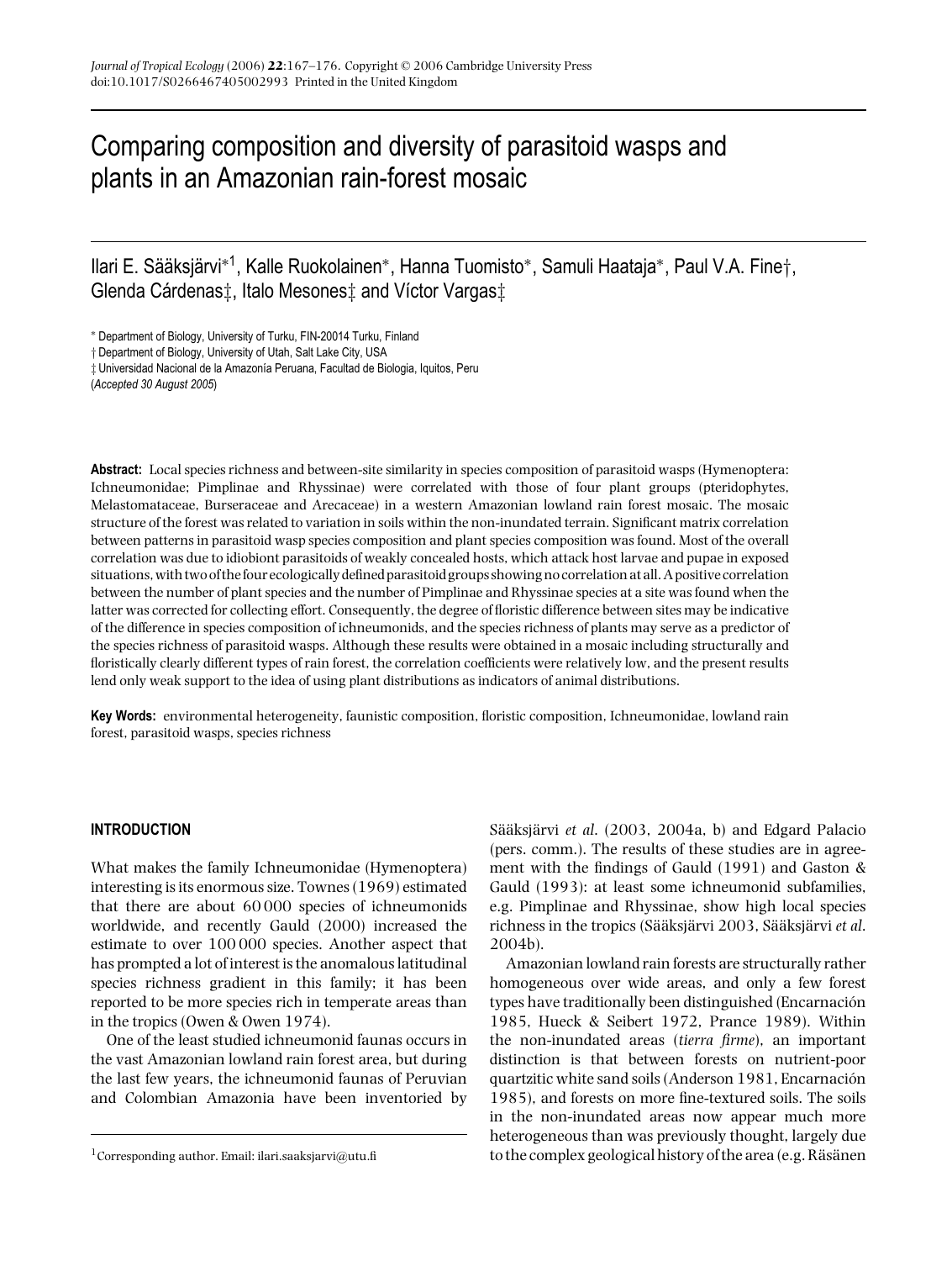*et al*. 1987, Salo *et al*. 1986). The non-inundated areas consist of a mosaic of floristically differentiated forest types, where the floristic similarity patterns are highly correlated both between plant groups and with similarity patterns in local edaphic conditions at various spatial scales (Ruokolainen & Tuomisto 1998, Ruokolainen *et al*. 1997, Tuomisto & Ruokolainen 1994, Tuomisto *et al*. 1995, 2002, 2003a, b; Vormisto *et al*. 2000). Thus, specialization into different edaphic conditions contributes to the high total species richness of plants in Amazonia. An interesting question is whether such specialization is also observable among animals, because these represent higher trophic levels and are, therefore, not directly dependent on local soil conditions.

There are several ways in which the patchily distributed plant communities may affect the distribution of parasitoid wasps. Species richness and architectural complexity of the vegetation are expected to increase the number of available niches both for herbivores and their parasitoids (Hawkins 1988), and variation in these vegetation properties may affect the cues that parasitoids use for host location (Gauld 1991, Vinson 1976). There is some experimental evidence that the herbivore-induced volatiles of different plant species may attract different parasitoid species (Godfray 1994). In addition, many specialized herbivores sequester secondary chemicals from their food plants for protection against predators and parasitoids, which may force the parasitoids to specialize on hosts that feed only on a limited range of (patchily distributed) plant species (Gauld *et al*. 1992). Correlation between plant and parasitoid species richness and the patterns in their species compositions would support the idea that such niche differentiation is an important factor in explaining the high diversity of parasitoid wasps in Peruvian Amazonia.

In the present study, we are especially interested in how similar the patterns of species richness and species composition are between pimpline and rhyssine parasitoid wasps and plants that represent different growth forms. The plant groups included in the study are pteridophytes (terrestrial to low-epiphytic herbs), Melastomataceae (mostly shrubs, some vines and small trees), Burseraceae (small to large trees) and Arecaceae (palms). We concentrated the insect study effort on the subfamilies Pimplinae and Rhyssinae because these are relatively well known both biologically and taxonomically. The subfamily Pimplinae is also of particular interest because it is biologically very diverse (see below and Fitton *et al*. 1988, Gauld 1991, Gauld *et al*. 2002).

Idiobiont parasitoids incapacitate their hosts during oviposition whereas koinobionts permit their hosts to develop further after oviposition (Askew & Shaw 1986). The living conditions experienced by koinobiont parasitoid larvae are considered to be rather demanding because they have to resist the various defences (e.g.

immune system) of an active host. Therefore, koinobiontism is often associated with a higher degree of host specialization than idiobiontism (Askew & Shaw 1986, Gauld 1987, Hanson & Gauld 1995). The pimpline and rhyssine species can be allocated to four ecological categories as follows (Gauld 1991):

- (1) Idiobiont parasitoids of deeply concealed hosts (in our study area all rhyssine species and the pimpline genera of the tribe Ephialtini, *Anastelgis* and *Dolichomitus*). These are mainly generalist parasitoids which use their very long ovipositors to attack hosts living deep in dead wood.
- (2) Idiobiont parasitoids of weakly concealed hosts (*Neotheronia*, *Nomosphecia, Xanthopimpla* and *Pimpla* of the tribe Pimplini and the ephialtine genera *Clydonium, Zonopimpla* and *Amazopimpla*; Sääksjärvi *et al*. 2003). These are mainly generalist parasitoids with short ovipositors and attack host larvae and pupae in exposed locations.
- (3) Pseudoparasitoids that feed on egg sacs of spiders or on spiders guarding these (the genus *Zaglyptus*).
- (4) Koinobiont parasitoids of adult spiders (*Polysphincta*, *Hymenoepimecis*, *Acrotaphus*, *Ticapimpla*, *Eruga* and *Zatypota*).

The four different ecological categories of parasitoids are expected to vary in their dependence on the species composition and structure of vegetation. The idiobiont parasitoids of weakly concealed hosts may be expected to be most strongly associated with plant species composition, because their hosts consume living plant material that is rich in secondary compounds (leaves, shoots etc.). The other parasitoid groups attack hosts that live either on dead wood or are predators, so their association with plant species composition is expected to be weaker.

Because different groups of organisms have distinct evolutionary histories and ecological requirements, the ideal way to carry out biodiversity inventories would be to study all taxa. However, the high species richness of tropical rain forests makes this impossible. If some groups of organisms can be used as indicators to reveal general faunistic and floristic patterns, this would significantly speed up biodiversity studies and facilitate conservation planning. Our main objective in the present study was to find out if the studied plant groups are useful as indicators of changes in parasitoid species assemblages.

## **METHODS**

#### **Study area**

Fieldwork was conducted in the recently established Allpahuayo–Mishana National Reserve in the northern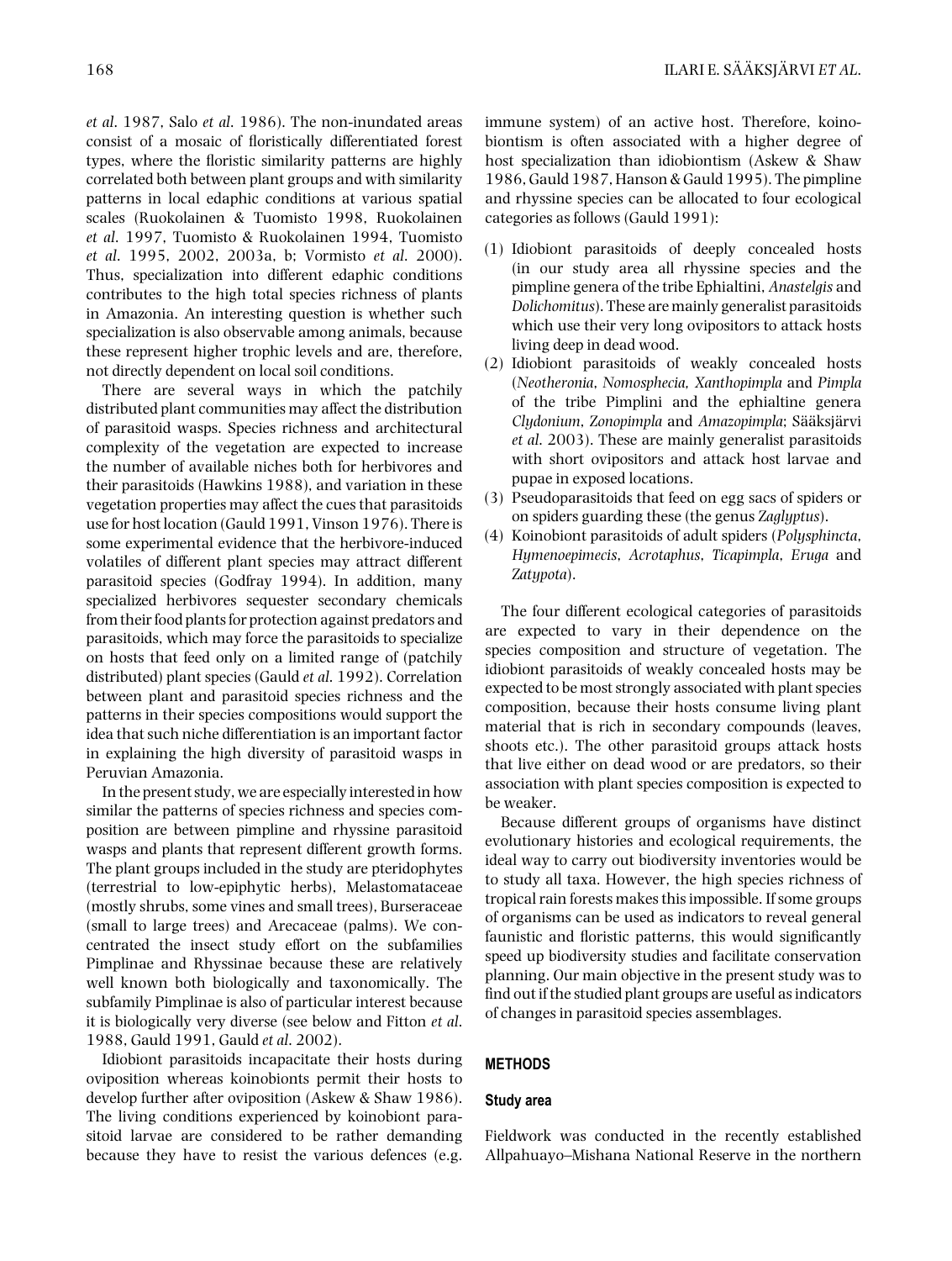part of Peruvian Amazonia (near the city of Iquitos, between the River Nanay and the Iquitos–Nauta road). The climate in the study area is humid, with mean annual precipitation about 3000 mm, and hot, with average temperature of  $26^{\circ}$ C (Marengo 1998). The environmental conditions of the study area, including geology, soils, climate and vegetation, have been recently described in Kalliola & Flores Paitán (1998).

The forests near Iquitos are famous for their habitat heterogeneity (Whitney & Alvarez Alonso 1998). Many different kinds of forests can be distinguished in the area, and these support endemic species (Gentry 1977, Whitney & Alvarez Alonso 1998), characteristic plant communities (Tuomisto & Ruokolainen 1994, Vormisto *et al*. 2000), and high numbers of species (Gentry 1988, Sääksjärvi et al. 2004b). In flat low-lying areas, soils are often derived from the marine or semi-marine Pebas formation, which yields soils that are clayey in texture, relatively rich in nutrients, and mainly brownish-grey in colour. The soils on hill tops are often composed of socalled white sand, which is of quartzitic mineralogy, very nutrient-poor, and grey to white in colour. Loamy soils of intermediate nutrient contents that are probably derived from old river terraces are also found in the area.

The different soil types support different kinds of forest, which differ in both physiognomy and floristic composition. Forests growing on clayey soils usually have a dense shrub layer and an abundance of large herbs and tree ferns. In contrast, forests growing on white sand soils are characterized by slender trees, less complex canopy structure, and a very sparse shrub layer (Tuomisto & Ruokolainen 1994). The white sand forests can be further divided into smaller units on the basis of characteristics such as canopy height, soil humidity and peat accumulation (Alvarez & Soini, pers. comm., Encarnación 1985, Ruokolainen & Tuomisto 1993).

#### **Field work and species identification**

The parasitoid wasps were sampled by Malaise trapping. Sampling of parasitoid wasps was conducted from January 2000 to January 2001 in three locations (at most within some kilometres from each other) which all included similar kinds of forest types. Each location was sampled with five Malaise traps placed in different forest types: two traps were in forests on either clayey or loamy soil, and three in forests on white sand soil with differing soil humidity and canopy height (Appendix 1). Unfortunately, some gathering chambers were stolen or destroyed during the study. In addition, one trap was stolen halfway through the study, and although two new traps were established at nearby locations, only data from the original trap are used in the present study. Total sample size for all 17 malaise traps was 141 trap months,

which makes the sample one of the largest ever collected in Amazonia.

Ichneumonids were separated from the samples and identified to subfamilies. All pimplines and rhyssines were identified to genus and sorted to morphospecies mainly on the basis of characters used in Gauld (1991). A small number of the morphospecies could be referred to named species, but even those that remained unnamed will hereafter be considered as species. The voucher specimens are deposited in the Zoological Museum, University of Turku, Finland. In the future, a part of the vouchers will be moved to the Museo de Historia Natural, Universidad Mayor de San Marcos, Lima, Peru.

Floristic data were collected at each Malaise trap locality using four 5-m-wide and 125-m-long line transects. The starting points of the transects were positioned at the four cardinal points around the edge of the Malaise trap, so that the transects formed a rightangled cross with the trap in the middle. All individuals of pteridophytes, Melastomataceae, Arecaceae and Burseraceae that exceeded a predefined minimum size limit in the transects were identified to species and counted. Burseraceae were counted only within the first 25 m of each transect, because this family was sampled as a part of a separate study and only later combined with the other data. Burseraceae were not inventoried at the site where the Malaise trap had been stolen. Pteridophytes were included if they had at least one leaf longer than 10 cm, Melastomataceae were included if they had at least one post-cotyledon leaf, all palms were included, and Burseraceae were included if their stem diameter exceeded 1 cm. Representative voucher specimens were collected for each species, and all individuals that could not be confidently referred to a species that was already represented by a voucher specimen were also collected. Duplicates of the voucher specimens are deposited in AMAZ, TUR and NY (herbarium acronyms according to Holmgren *et al*. 1990).

#### **Numerical analyses**

Distance matrices consisting of pair-wise comparisons of all the Malaise trap localities were constructed using the data on parasitoid wasps and plants separately.

To compute floristic distances between localities, we used the Bray–Curtis coefficient (Legendre & Legendre 1998), which uses abundance data and reflects differences in the absolute amounts of each plant species between localities. Separate distance matrices were computed for each of the four plant groups, and a fifth distance matrix was computed using all plant groups together to obtain a measure of the overall floristic differences between localities. Number of individuals was used as the measure of abundance.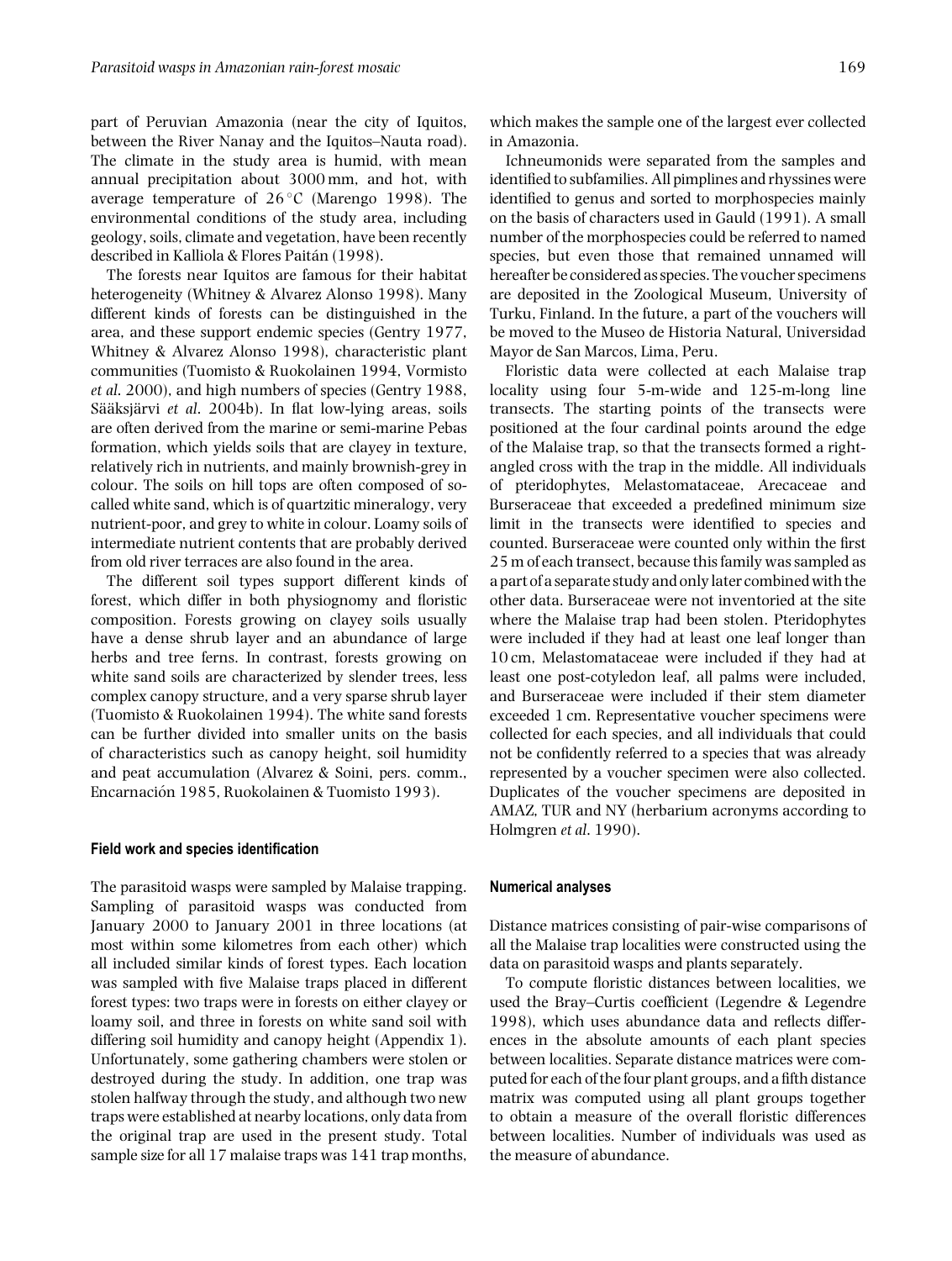Table 1. Matrix correlations between the faunistic and floristic distances. Idch = idiobiont parasitoids of deeply concealed hosts, Iwch = idiobiont parasitoids of weakly concealed hosts,  $Ps =$  pseudoparasitoids of spiders,  $Ks =$  koinobiont parasitoids of spiders. The parenthetical values are probabilities.

|                     |             | All wasps    | Iwch         | Рs          | Idch         |                |
|---------------------|-------------|--------------|--------------|-------------|--------------|----------------|
| Geographic distance |             | $-0.13$ (NS) | $-0.15$ (NS) | $0.17$ (NS) | $0.03$ (NS)  | $-0.17(0.076)$ |
| Plants              | 0.26(0.010) | 0.21 (.034)  | 0.21 (.048)  | 0.35(.050)  | $-0.05$ (NS) | $-0.13$ (NS)   |

For parasitoid wasps, all data for the entire sampling year were pooled for each Malaise trap. To measure faunistic distances between Malaise traps, the Chord distance (Legendre & Legendre 1998) was used. This coefficient quantifies differences in the relative rather than absolute abundances of species, which was deemed appropriate for wasps because the absolute collecting efficiency of a trap can vary depending on how it is placed in the field. Separate distance matrices were computed for each of the four ecological wasp categories defined above, and a fifth distance matrix was computed using all wasp categories together.

A matrix of geographical distances between localities was computed using GPS coordinates that had been obtained in the field for each locality.

Correlations between floristic and faunistic distance matrices were tested using the Mantel test. To control for spatial autocorrelation, both the floristic and the faunistic distance matrices were first correlated with the geographical distance matrix, and if a significant correlation was detected, a partial Mantel test between the plant and wasp distance matrices was performed to see how much of the correlation between these remained after removing the effect of geographic distances.

Not all ecological categories of parasitoid wasps were found in all Malaise traps (Appendix 1), so when comparing the plant data with these ecological subgroups those study plots were excluded where no wasp specimens were found. Principal co-ordinates analysis (PCoA, Legendre & Legendre 1998) was used to illustrate floristic and faunistic similarities between the Malaise trap sites. A separate ordination was produced with each of the ten distance matrices.

The relationship between the number of plant species and the number of ichneumonid species at a site was studied using correlation analysis. For Ichneumonids (but not for plants) it was observed that the number of species found was strongly dependent on the number of individuals captured in a locality. Because the collection efficiency of Malaise traps varies with their exact position in the field (Gauld & Bolton 1988), we corrected the numbers of species recorded in each trap by regressing the number of species against the number of individuals, and using the residuals of the best regression model. These residuals indicate whether the number of species discovered in a given trap was higher or lower than expected, given the number of individuals caught.

#### **RESULTS**

The floristic inventory yielded 171 plant species and 24 803 plant individuals. All plant groups were well represented in the study area (Appendix 1).

The faunistic inventory yielded 76 parasitoid wasp species and 945 specimens. Idiobiont parasitoids of weakly concealed hosts and koinobiont parasitoids of spiders were the most common wasp groups, both in terms of species richness and in terms of the number of individuals in the sample. These groups were found in all Malaise traps. Idiobiont parasitoids of deeply concealed hosts were absent from three traps and pseudoparasitoids of spiders from five traps (Appendix 1).

There was a significant matrix correlation between the overall faunistic and floristic distances (Table 1). This correlation was mainly due to the behaviour of idiobiont parasitoids of weakly concealed hosts. When this group was correlated separately with the different plant groups, significant matrix correlations were found with Melastomataceae  $(r = 0.31, P = 0.017)$  and Arecaceae  $(r=0.26, P=0.023)$  but not with Burseraceae or pteridophytes. Distances in pseudoparasitoids of spiders also showed a near-significant correlation with floristic distances. Distances in the other two ecological wasp groups did not correlate significantly with floristic distances. Floristic distances between localities showed significant correlation with geographical distance, but distances of no ichneumonid group did. Therefore, it was not considered necessary to perform partial Mantel tests to remove the effect of geographic distances.

The five PCoA ordination diagrams based on floristic distances between the Malaise trap sites show approximately similar patterns, so only the one including all plant groups is shown in Figure 1c. Most of the sites with white sand soils are on the left side of the ordination, the sites with loamy soil are in the upper right corner, and the sites with clayey soils are at the bottom. However, the traps G1 and I1 are situated in the ordination among the loamy soil sites, even though they were meant to sample white sand forest. These sites are situated near the border of loamy soils, and even if the Malaise trap itself was on white sand, the floristic transects may have extended to loamy soil.

The soil gradient is also visible in the ordination diagram that includes all parasitoid wasps (Figure 1a), although the sites with different kinds of soil are not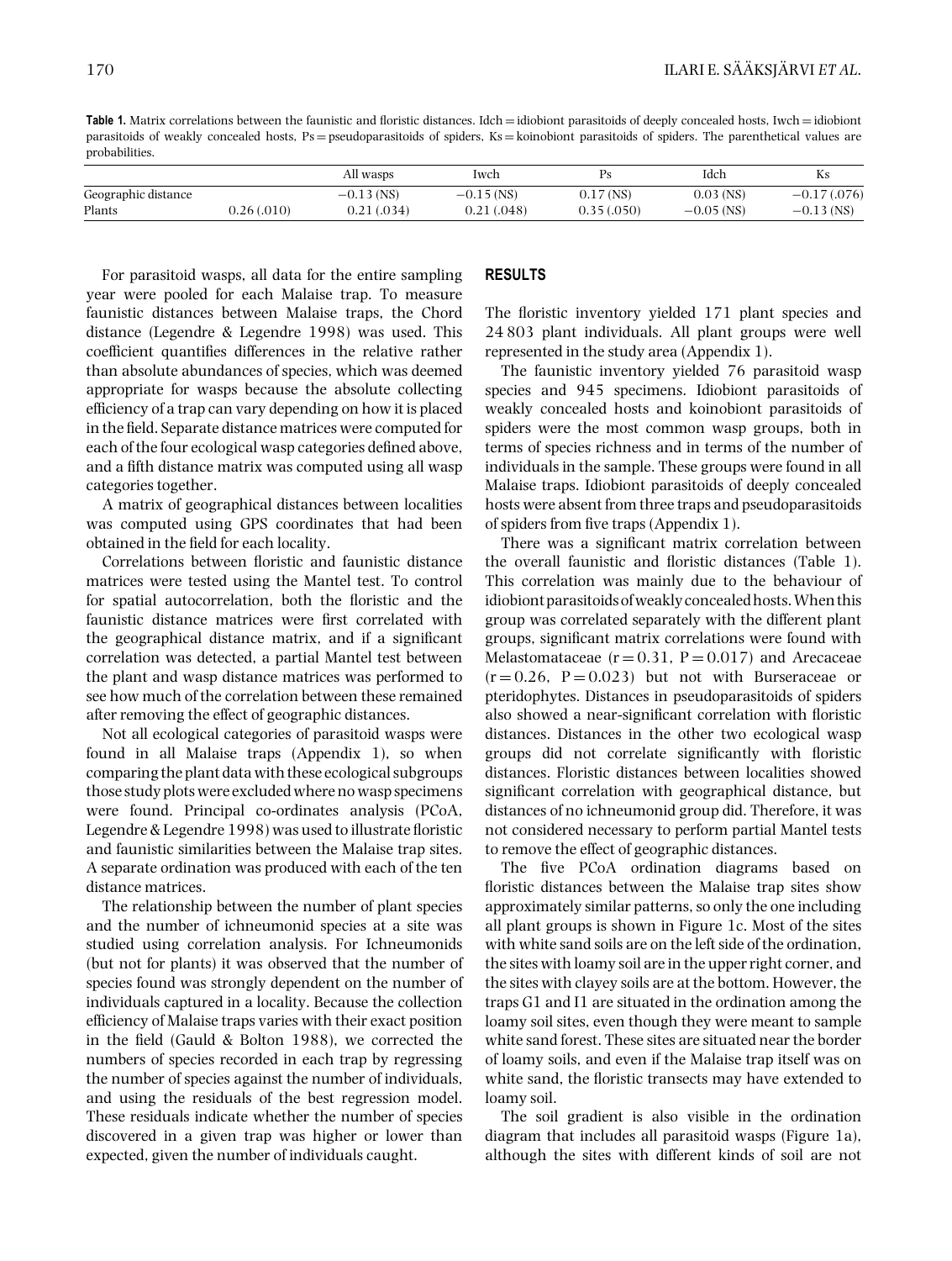

**Figure 1.** Ordination of Malaise trap sites in the Allpahuayo–Mishana National Reserve, north-eastern Peruvian Amazonia. Ordination based on the faunistic composition of all the studied parasitoid wasps together (a), idiobiont parasitoids of weakly concealed hosts only (b) and the floristic composition of all the studied plant groups together (c). Symbols indicate the soil type at each locality. The eigen values are (both axes): 36% (all parasitoid wasps), 43% (idiobiont parasitoids of weakly concealed hosts) and 51% (all plants).



**Figure 2.** The relationship between the number of sampled ichneumonid individuals and the number of species discovered at a locality. The explanative power of three regression models tested to account for the differences in sampling intensity are shown. Symbols indicate the soil type at each locality.

as clearly separated as in the ordination involving plants. Especially the relationships among the white sand sites are different compared to ordinations based on plants. These patterns are clearer in Figure 1b, which shows the ordination for idiobiont parasitoids of weakly concealed hosts. The ordinations based on the other ecologically defined parasitoid wasp groups show much less correspondence with the floristic ordination, which is in accordance with the results of the Mantel tests.

There was a clear positive relationship between the number of sampled pimpline and rhyssine individuals and the number of species discovered at a locality (Figure 2). This indicates that differences between localities in the number of species observed are to a great degree dependent on the sampling efficiency of the corresponding Malaise trap. However, it is also possible that some sites do, in fact, support more individuals and species than others. To account for differences in sampling intensity, three regression models of number of species on number of individuals were tested, and the square-root model was selected because it gave the best fit to the data (Figure 2). Corrected species richness values were then obtained by using the residuals of the square-root regression model.

A high degree of variation in the original number of pimpline and rhyssine species was observed, but this was not related to plant species richness or vegetation type in any obvious way (Figure 3a). The variation in the residual number of parasitoid species, in contrast, revealed some interesting patterns (Figure 3b). In the localities on clayey and loamy soils, the variation in species richness could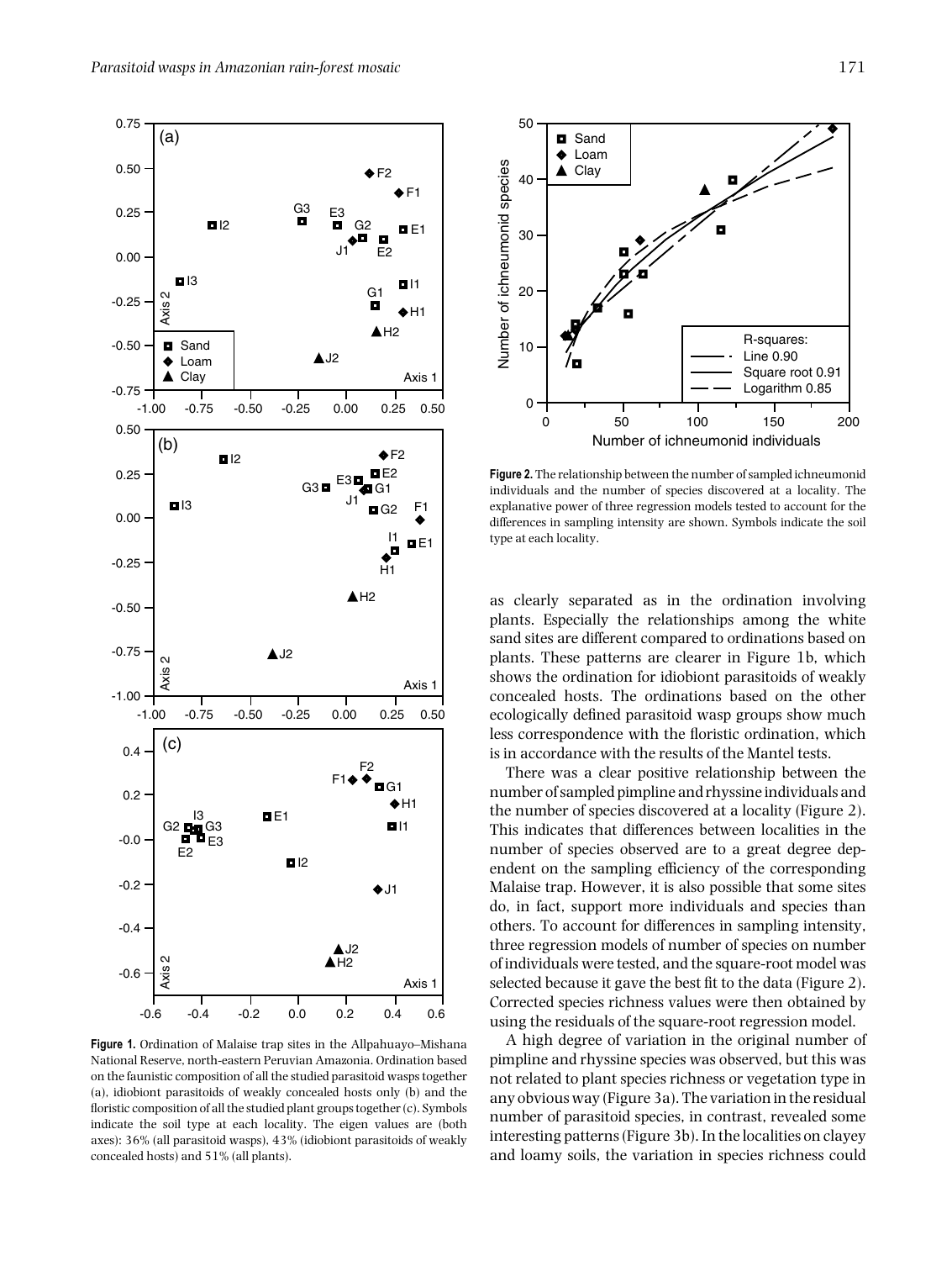

**Figure 3.** Relationship between plant species richness and ichneumonid species richness using the original ichneumonid species richness (a) and using ichneumonid species richness corrected for sampling intensity by using residuals of the square-root model from Figure 2 (b). Symbols indicate the soil type at each locality.

almost entirely be explained by sampling intensity, and the residual species richness was uniformly high. In the white sand forests, a high degree of variation in species richness remained after sampling efficiency had been accounted for.

Very different results on the correlation between plant species richness and pimpline and rhyssine species richnesswere obtained depending onwhether the original species counts or the corrected ones were used in the analysis. When using the original species counts, there was no correlation between plant species richness and ichneumonid species richness (Pearson's  $r = 0.24$ ,  $P = 0.38$ ; Figure 3a). In contrast, there was a significant

positive correlation (Pearsons  $r = 0.57$ ,  $P = 0.03$ ; Figure 3b) when the corrected values for ichneumonid species richness were used.

## **DISCUSSION**

#### **Species richness and composition**

The species richness of parasitoid wasps at a locality was positively associated with that of plants when sampling intensity was accounted for. The evidence that higher plant species richness would result in higher parasitoid species richness is weak, and it is possible that the positive association is actually caused by increased plant functional group richness and architectural complexity at locality (Haddad *et al*. 2001, Hawkins 1988, Siemann *et al*. 1998). Because such evidence is, however, obtained from experiments conducted in relatively simple communities in temperate region, we do not want to rule out the possibility that plant species richness directly is positively associated with parasitoid species richness.

Our study area in Peruvian Amazonia is famous for its diversity of both structurally and floristically clearly different lowland rain forest types and we anticipated that many pimpline and rhyssine species might be habitat specialists in the area.

However, the matrix correlations between floristic distances and distances in parasitoid wasp species composition were quite low, although some of them were statistically significant. The most obvious difference between the floristic and faunistic patterns, as judged from the ordination diagrams (Figure 1), was that the white sand sites seemed floristically relatively similar to each other, but were quite heterogeneous in parasitoid species composition. The number of parasitoid species sampled at alocalitywas alsomore heterogeneous onwhite sand sites than on loamy and clayey soil sites, especially after the data had been corrected for sampling intensity (Figure 3). These observations suggest that plant species composition does not affect the distribution of parasitoid wasp species very strongly.

Three sources of error, each of which might blur the relationship between plant andichneumonid data, should be kept in mind here. That the sampling efficiency of Malaise traps may be strongly influenced by the precise positioning of the trap (Hammond 1992) has already been mentioned. Many species of pimplines and rhyssines are rare (Sääksjärvi *et al.* 2004b), so their presence or absence in a trap may be largely a coincidence. Furthermore, ichneumonids are strong fliers, so a Malaise trap may catch individuals that are just passing a forest patch without actually being resident there.

As expected on the basis of their biology, idiobiont parasitoids of weakly concealed hosts emerged as the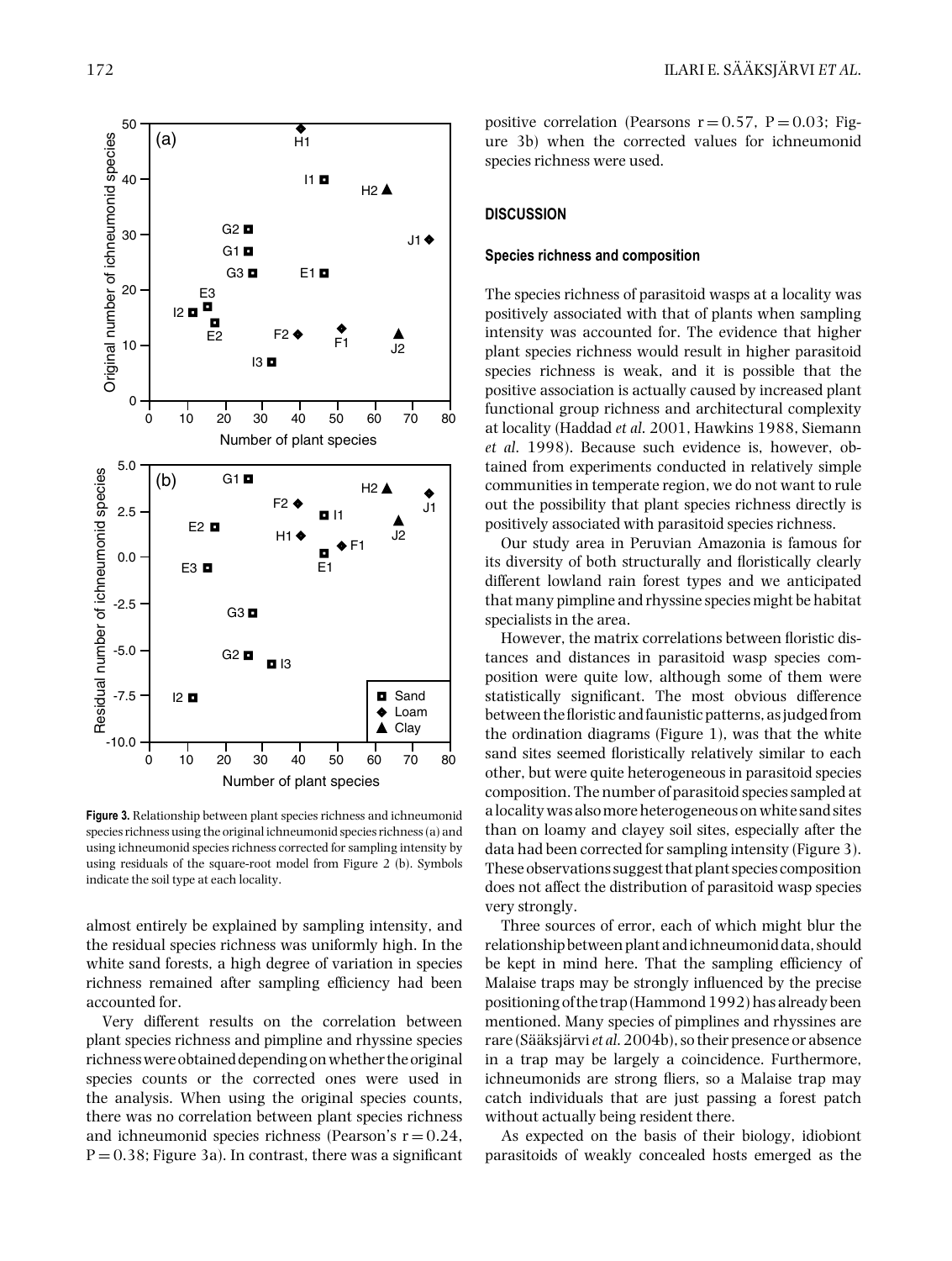wasp group that showed the clearest relationship with the floristic patterns (Table 1, Figure 1). In the study area, this ecological group is by far the most abundant of all the pimplines and rhyssines, and comprises approximately half of the species and three quarters of the specimens collected (Appendix 1). Such high diversity of closely related genera and species within a single area may partly be maintained via niche differentiation to patchily distributed vegetation types. The result that this group correlated significantly only with Melastomataceae and Arecaceae but not with Burseraceae or pteridophytes remains unexplained. The small group of pseudoparasitoids of spiders was rather poorly represented in our data, but it also showed a near-significant matrix correlation with overall floristic similarity (Table 1). Gauld *et al*. (1998) observed in Costa Rica that the species of *Zaglyptus* are rarely collected, but may occur in quite large numbers in some localities. Thus, the pattern detected in our study, although based on a small sample, may be important (Appendix 1). However, it also needs to be taken into account that all spiders are predators. Herbivorous insects may be restricted to a certain habitat if they are specialized on a host plant that is specialized to that habitat. The distribution of spiders may be less affected by the distribution of plant species, because they are one trophic level further away from the defence chemicals of plants.

There is evidence that koinobiont parasitoids of spiders are specialized to attack mainly spiders of the families Araenidae and Tetragnathidae (Gauld 1991, 2000; Shaw 1994). The relationship between koinobiont parasitoids of spiders and their hosts is clearly very specialized (Shaw 1994), as it includes, for example, complex manipulation of host behaviour (Eberhard 2000). The most abundant Araenidae species in Manu National park in southern Peru are usually not restricted to specialized forest types (Silva & Coddington 1996), and therefore it seems that koinobiont parasitoids of spiders may find hosts from several different vegetation types. In addition, it is proposed that their host location is perhaps based mainly on cues emanating directly from the host's silk (Gauld 1991), and therefore the structure of the vegetation may play a smaller role in their host searching.

Idiobiont parasitoids of deeply concealed hosts did not show matrix correlation with floristic distance either (Table 1). This may indicate that these parasitoids are not very sensitive to variation in forest habitat, but it may also be due to their scarcity in our material in spite of the year-long sampling (Appendix 1).

#### **Biodiversity inventories**

From the rapid biodiversity assessment point of view, it would be very interesting if species richness patterns of different groups of organisms would coincide. Unfortunately, most of the studies conducted so far have shown rather low congruence in species richness across different groups of organisms (e.g. Lawton *et al*. 1998). However, insect species richness has been reported to correlate with plant species richness at different spatial scales (Prendergast *et al*. 1993, Southwood *et al*. 1979), although this relationship might be much more complicated than has been thought (Hawkins & Porter 2003). Our results in an area with structurally and floristically clearly different rain-forest types were not unambiguous either. No correlation between

ichneumonid and plant species richness was found with the original species count data, but when sampling effect was accounted for, a significant correlation

emerged. Studies comparing species composition patterns, rather than species richness, among different plant groups have given results consistent with the hypothesis of environmental heterogeneity driving species distribution patterns. In Amazonia, patterns in pteridophyte, tree, Melastomataceae and palm species compositions have been observed to be highly correlated and to reflect similarities in local edaphic conditions, even where the edaphic differences between sites are not as clear as in the present study (Ruokolainen & Tuomisto 1998, Ruokolainen *et al*. 1997, Tuomisto *et al*. 1995, 2002, 2003a, b; Vormisto *et al*. 2000). These studies imply that different plant groups can be used as indicators of general floristic patterns. The present study extends these results. Floristic patterns seem to be predictive of faunistic patterns for some animal groups (e.g. idiobiont parasitoids of weakly concealed hosts) but not for others (e.g. koinobiont parasitoids of spiders). However, even when present, these relationships were not nearly as strong as those that have been found among different plant groups. Consequently, the present results lend only weak support to the idea of extending the indicator species approach from plants to animals.

#### **ACKNOWLEDGEMENTS**

We thank the following persons and institutions for helping us in many ways during the study: José Alvarez, Mario Escobedo, Ian D. Gauld, Bradford A. Hawkins Reijo Jussila, Gerardo Lamas, Teotista Mafaldo, Andres Marmol Burgos, Petri Martikainen, Seppo Neuvonen, Mari Pohja, Manuel Reategui, Sandra Rios, Jukka Salo, Leif Schulman, Pekka Soini, Tauno Sääksjärvi, Anssi Teräs, Tuuli Toivonen, Ian Turner Varpu Vahtera, Marja Vieno and Sondra Ward, Universidad Nacional de la Amazonía Peruana, Instituto Nacional de Recursos Naturales (Peru), Instituto de Investigaciones de la Amazonía Peruana, Instituto Nacional de Investigación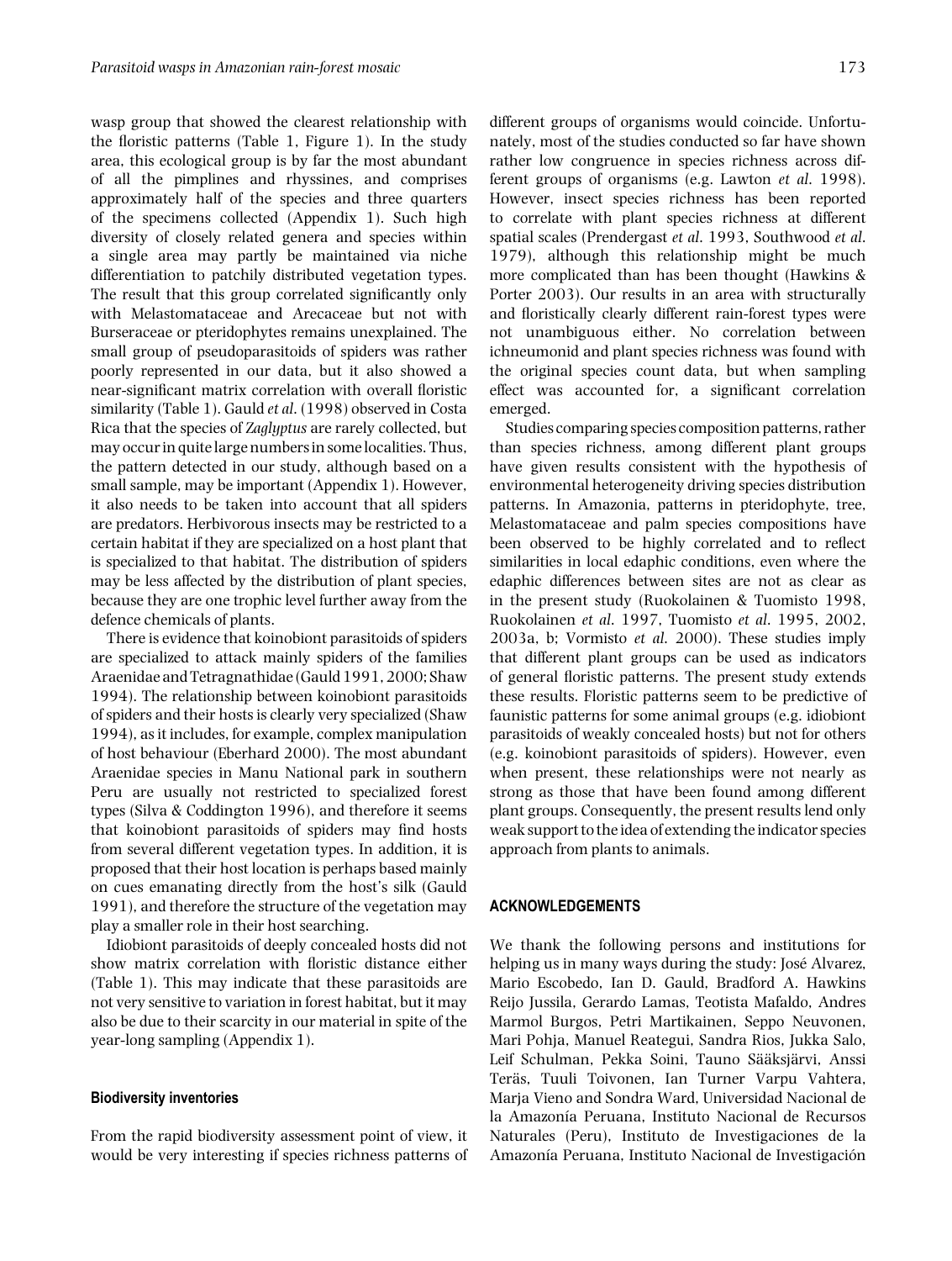Agraria (Peru), Universidad Nacional Mayor de San Marcos (Peru), The Natural History Museum, London (UK), and the Zoological Museum of the University of Turku (Finland). Financial support was obtained from the Academy of Finland, Ministry of Education, Finland, the Entomological Society of Finland and the EC-funded Bioresource-Programme (The Natural History Museum, London).

## **LITERATURE CITED**

- ANDERSON, A. B. 1981. White-sand vegetation of Brasilian Amazonia. *Biotropica* 13:199–210.
- ASKEW, R. R. & SHAW, M. R. 1986. Parasitoid communities: their size, structure and development. Pp. 225–229 in Waage, J. & Greathead, D. (eds.). *Insect parasitoids*. Academic Press, London.
- EBERHARD, W. G. 2000. Spider manipulation by a wasp larva. *Nature* 406:255–256.
- ENCARNACIÓN, F. 1985. Introducción a la flora y vegetación de la Amazonia peruana: estado actual de los estudios, medio natural y ensayo de una clave de determinación de las formaciones vegetales en la llanura amazónica. Candollea 40:237-252.
- FITTON,M.G., SHAW,M.R.&GAULD, I.D. 1988. Pimplineichneumonflies Hymenoptera: Ichneumonidae (Pimplinae). *Handbooks for the Identification of British Insects* 7:1–110.
- GASTON, K. J. & GAULD, I. D. 1993. How many species of pimplines (Hymenoptera: Ichneumonidae) are there in Costa Rica? *Journal of Tropical Entomology 9*:491–499.
- GAULD, I. D. 1987. Some factors affecting the composition of tropical ichneumonid faunas.*Biological Journal of the Linnean Society* 30:299– 312.
- GAULD, I. D. 1991. The Ichneumonidae of Costa Rica, 1. *Memoirs of the American Entomological Institute* 47:1–589.
- GAULD, I. D. 2000. The re-definition of Pimplinae genus *Hymenoepimecis* (Hymenoptera: Ichneumonidae) with a description of a plesiomorphic new Costa Rican species. *Journal of Hymenoptera Research* 9:213–219.
- GAULD, I. D. & BOLTON, B. 1988. *The Hymenoptera*. British Museum (Natural History) and Oxford University Press, Oxford.
- GAULD, I. D., GASTON, K. J. & JANZEN, D. H. 1992. Plant allelochemicals, tritrophic interactions and the anomalous diversity of tropical parasitoids: the 'nasty' host hypothesis. *Oikos* 65:353– 357.
- GAULD, I. D., HANSON, P. & UGALDE GÓMEZ, J. A. 1998. Guía de los Pimplinae de Costa Rica (Hymenoptera: Ichneumonidae). *Revista de Biolog´ıa Tropical* 46:1–189.
- GAULD, I. D., WAHL, D. B. & BROAD, G. 2002. The suprageneric groups of the Pimplinae (Hymenoptera: Ichneumonidae): a cladistic re-evaluation and evolutionary biological study. *Zoological Journal of the Linnean Society* 136:421–485.
- GENTRY, A. 1977. Endemic plant species and habitats of Ecuador and Amazonian Peru. Pp. 136–149 in Prance, G. T. & Elias, T. (eds.). *Extinction is forever*. New York Botanical Garden, New York.
- GENTRY, A. 1988. Tree species richness of upper Amazonian forests. *Proceedings of the National Academy of Sciences of USA* 85:156–159.
- GODFRAY, H. C. J. 1994.*Parasitoids: behavioural and evolutionary ecology*. Princeton University Press, Princeton. 473 pp.
- HADDAD, N. M., TILMAN, D., HAARSTAD, J., RITCHIE, M. & KNOPS, J. 2001. Contrasting effects of plant species richness and composition on insect communities: a field experiment. *The American Naturalist* 158:17–35.
- HAMMOND, P. M. 1992. Species inventory. Pp.17–39 in Groombridge, B. (ed.). *Global biodiversity. Status of the Earth's living resources*. Chapman & Hall, London.
- HANSON, P. E. & GAULD, I. D. (eds.) 1995. *The Hymenoptera of Costa Rica*. Oxford University Press, Oxford. 893 pp.
- HAWKINS, B. A. 1998. Species diversity in the third and fourth trophic levels: patterns and mechanisms. *Journal of Animal Ecology* 57:137– 162.
- HAWKINS, B. A. & PORTER, E. E. 2003. Does herbivore diversity depend on plant diversity? The case of California butterflies. *The American Naturalist* 161:40–49.
- HOLMGREN, P. K., HOLMGREN, N. H. & BARNETT, L. C. 1990. *Index Herbariorum. Part I: The Herbaria of the World.* (Eight edition). New York Botanical Garden, New York.
- HUECK, K. & SEIBERT, P. 1972. *Vegetation map of South America*. Gustav Fischer Verlag, Stuttgart.
- KALLIOLA, R. & FLORES PAITÁN, S. (eds.) 1998. Geoecología y Desarrollo Amazónico. Annales Universitatis Turkuensis Ser A II. University of Turku, Turku. 544 pp.
- LAWTON, J. H., BIGNELL, D. E., BOLTON, B., BLOEMERS, G. F., EGGLETON, P., HAMMOND, P. M., HODDA, M., HOLT, R. D., LARSEN, T. B., MAWDSLEY, N. A., STORK, N. E., SRIVASTAVA, D. S. & WATT, A. D. 1998. Biodiversity inventories, indicator taxa and effects of habitat modification in tropical forests. *Nature* 391:72– 76.
- LEGENDRE, P. & LEGENDRE, L. 1998. *Numerical ecology.* (Second edition). Developments in environmental modelling 20. Elsevier scientific publishing company, Amsterdam. 853 pp.
- MARENGO, J. 1998. Climatología de la zona de Iquitos, Perú. Pp. 35– 57 in Kalliola, R. & Flores Paitán, S. (eds.). Geoecología y Desarrollo *Amazonico ´* . Annales Universitatis Turkuensis Ser A II 114. University of Turku, Turku.
- OWEN, D. H. & OWEN, J. 1974. Species diversity in temperate and tropical Ichneumonidae. *Nature* 249:583–584.
- PRANCE, G. 1989. American tropical forests. Pp. 99–132 in Leith, H. & Werger, M. J. A. (eds.). *Ecosystems of the world 14B. Tropical rain forest ecosystems: Biogeographical and ecological studies*. Elsevier, Amsterdam.
- PRENDERGAST, J. R., QUINN, R. M., LAWTON, J. H., EVERSHAM, B. C. & GIBBONS, D. W. 1993. Rare species, the coincidence of diversity hotspots and conservation strategies. *Nature* 365:335–337.
- RÄSÄNEN, M. E., SALO, J. S. & KALLIOLA, R. J. 1987. Fluvial perturbance in the Western Amazon basin: regulation by long-term sub-Andean tectonics. *Science* 238:1398–1401.
- RUOKOLAINEN, K. & TUOMISTO, H. 1993. La vegetación de terrenos no inundables (tierra firme) en la selva baja de la Amazonia peruana. Pp. 139–153 in Kalliola, R., Puhakka, M. & Danjoy, W. (eds.). *Amazon´ıa peruana. Vegetacion h ´ umeda tropical en el llano subandino ´* . PAUT y ONERN, Jyväskylä.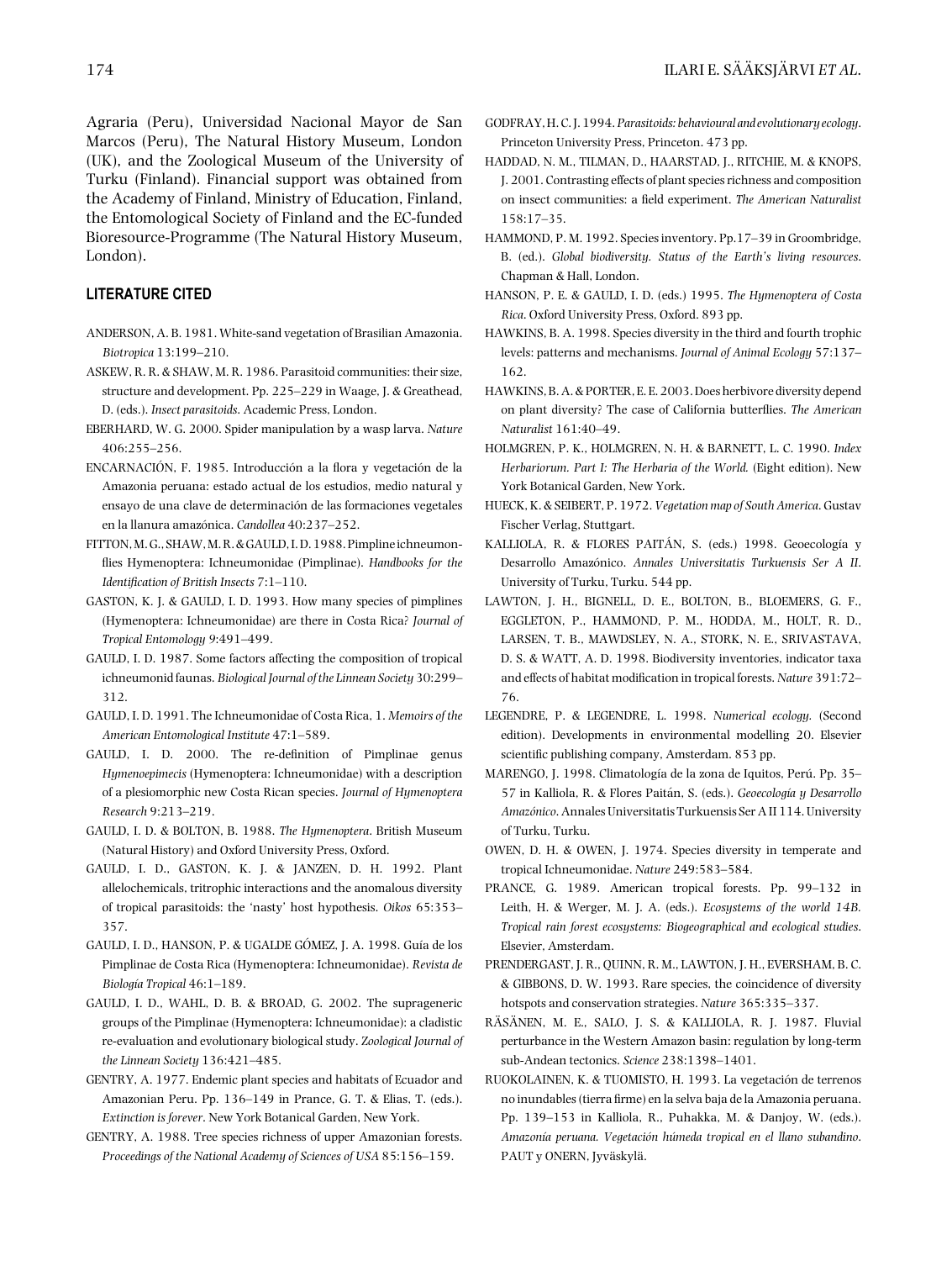- RUOKOLAINEN, K. & TUOMISTO, H. 1998. Vegetacion natural de la ´ zona de Iquitos. Pp. 253–344 in Kalliola, R. & Flores Paitan, S. (eds.). ´ *Geoecolog´ıa y Desarrollo Amazonico ´* . Annales Universitatis Turkuensis Ser A II 114. University of Turku, Turku. 544 pp.
- RUOKOLAINEN, K., LINNA, A. & TUOMISTO, H. 1997. Use of Melastomataceae and pteridophytes for revealing phytogeographic patterns in Amazonian rain forests. *Journal of Tropical Ecology* 13:243–256.
- SÄÄKSJÄRVI, I. E. 2003. Diversity of parasitoid wasps (Hymenoptera: Ichneumonidae) in a lowland rain forest mosaic in Peruvian Amazonia. *Annales Universitatis Turkuensis Ser. A II 169*. University of Turku, Turku. Ph.D. thesis. 124 pp.
- SÄÄKSJÄRVI, I. E., PALACIO, E., GAULD, I. D., JUSSILA, R. & SALO, J. 2003. A new genus and six new species of the tropical *Camptotypus* genus-group (Hymenoptera: Ichneumonidae; Pimplinae) from northern South America. *Zootaxa* 197:1–18.
- SÄÄKSJÄRVI, I. E., GAULD, I. D. & SALO, J. 2004a. Phylogenetic evaluation of the tropical Camptotypus genus-group, with a key to the world genera. *Journal of Natural History* 38:2759– 2778.
- SÄÄKSJÄRVI, I. E., HAATAJA, S., NEUVONEN, S., GAULD, I. D., JUSSILA, R., SALO, J. & MARMOL BURGOS, A. 2004b. High local species richness of parasitoid wasps (Hymenoptera: Ichneumonidae; Pimplinae and Rhyssinae) from the lowland rain forests of Peruvian Amazonia. *Ecological Entomology* 29:735–743.
- SALO, J., KALLIOLA, R., HÄKKINEN, I., MÄKINEN, Y., NIEMELÄ, P., PUHAKKA,M.&COLEY,P.D.1986.River dynamics and the diversity of Amazon lowland forest. *Nature* 322:254–258.
- SHAW, M. R. 1994. Parasitoid host ranges. Pp. 111–144 in Hawkins, B. A. & Sheehan, W. (eds.). *Parasitoid community ecology*. Oxford University Press, Oxford.
- SIEMANN, E., TILMAN, D., HAARSTAD, J. & RITCHIE, M. 1998. Experimental tests of the dependence of arthropod diversity on plant diversity. *The American Naturalist* 152:738–750.
- SILVA, D. & CODDINGTON, J. 1996. Spiders of Pakitza (Madre de Dios, Peru): species richness and notes on community structure. Pp. 253–

313 in Wilson, D. E. & Sandoval, A. (eds.). *Manu – The biodiversity of southeastern Peru*. Smithsonian Institution and Editorial Horizonte, Peru.

- SOUTHWOOD, T. R. E., BROWN, V. K. & READER, P. M. 1979. The relationship of plant and insect diversities in succession. *Biological Journal of the Linnean Society* 12:327–348.
- TOWNES, H. 1969. The genera of Ichneumonidae, part 1. *Memoirs of the American Entomological Institute* 11:1–300.
- TUOMISTO, H. & RUOKOLAINEN, K. 1994. Distribution of Pteridophyta and Melastomataceae along an edaphic gradient in Amazonian rain forest. *Journal of Vegetation Science* 5:25–34.
- TUOMISTO, H., RUOKOLAINEN, K., KALLIOLA, R., LINNA, A., DANJOY, W. & RODRIQUEZ, Z. 1995. Dissecting Amazonian biodiversity. *Science* 269:63–66.
- TUOMISTO, H., RUOKOLAINEN, K., POULSEN, A. D., MORAN, R. C., QUINTANA, C., CAÑAS, G. & CELI, J. 2002. Distribution and diversity of Pteridophytes and Melastomataceae along edaphic gradients in Yasuní National Park, Ecuadorian Amazonia. *Biotropica* 34:516– 533.
- TUOMISTO, H., POULSEN, A. D., RUOKOLAINEN, K., MORAN, R. C., QUINTANA, C., CELI, J. & CAÑAS, G. 2003a. Linking floristic patterns with soil heterogeneity and satellite imagery in Ecuadorian Amazonia. *Ecological Applications* 13:352–371.
- TUOMISTO, H., RUOKOLAINEN, K. & YLI-HALLA, M. 2003b. Dispersal, environment, and floristic variation of western Amazonian forests. *Science* 299:241–244.
- VINSON, S. B. 1976. Host selection by insect parasitoids. *Annual Review of Entomology* 21:109–133.
- VORMISTO, J., PHILLIPS, O. L., RUOKOLAINEN, K., TUOMISTO, H. & VÁSQUEZ MARTÍNEZ, R. 2000. A comparison of fine scale distribution patterns of four plant groups in an Amazonian rain forest. *Ecography* 23:349–359.
- WHITNEY, B. M. & ALVAREZ ALONSO, J. 1998. A new *Herpsilochmus* antwren (Aves: Thamnophilidae) from northern Amazonian Peru and adjacent Ecuador: the role of edaphic heterogeneity of *tierra firme* forest. *Auk* 115:559–576.